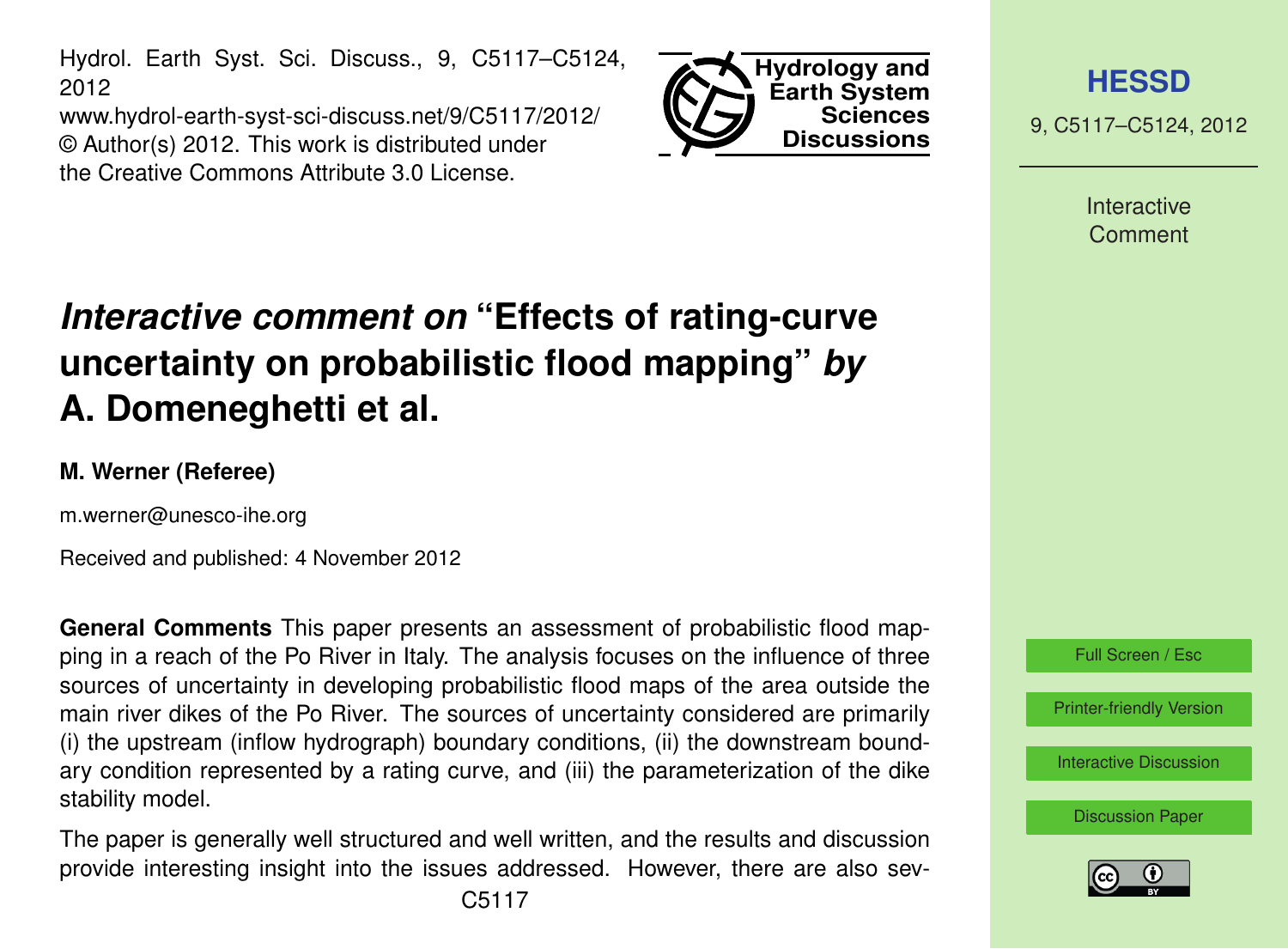eral quite fundamental questions that are in my view left unanswered and need to be addressed before publication.

My main concern relates to the aspect of the downstream boundary and its influence on the probability of flooding, particularly in the lower part of the reach. This influence is clearly highlighted by Figure 6, where the marked difference between the two rating curves as established using the two different methods presented influences mainly the lower 20-25 km of the reach studies. The authors also discuss this influence in several parts of the paper. That this is the case is of course quite obvious, with the length of this reach of influence being also dependent on the discharge (for a higher discharge it would be expected to be shorter). This raises the question of good modelling practice. In my experience of modelling, it is customary to establish a model domain such that the uncertainty of the downstream boundary lies (well) beyond the domain of interest. In this reach this would imply setting that boundary some 20-25 km further downstream of Cremona. Indeed there may be a constriction in the river at Cremona which would mean that locating the downstream boundary beyond that constriction would mean its influence on the reach under study would be less still. I am, however, unfamiliar with this reach of the Po, so this is only a suggestion. In the analysis the authors choose to ignore parametric uncertainty as its contribution to the overall uncertainty is small. If this is indeed warranted, then there are only two sources of uncertainty left in the analysis if the boundary condition is moved sufficiently downstream. This will greatly simplify the problem. Indeed later it is suggested that the main cause of dike breaching is the overtopping mechanism, rather than piping, thus suggesting that the now complex approach of selecting equi-probable volume/discharge pairs for the 200 year return period event could also be simplified. I do think these issues are very relevant for further discussion. While I value the work presented by the authors, it would seem to me that a large source of the uncertainty as presented is due to model structure, and the choices made in setting up that structure. In my view it could be argued that the structure chosen is not appropriate as many of the results presented are very much dependent on that structure. Indeed if the downstream boundary had been located

## **[HESSD](http://www.hydrol-earth-syst-sci-discuss.net)**

9, C5117–C5124, 2012

Interactive **Comment** 

Full Screen / Esc

[Printer-friendly Version](http://www.hydrol-earth-syst-sci-discuss.net/9/C5117/2012/hessd-9-C5117-2012-print.pdf)

[Interactive Discussion](http://www.hydrol-earth-syst-sci-discuss.net/9/9809/2012/hessd-9-9809-2012-discussion.html)

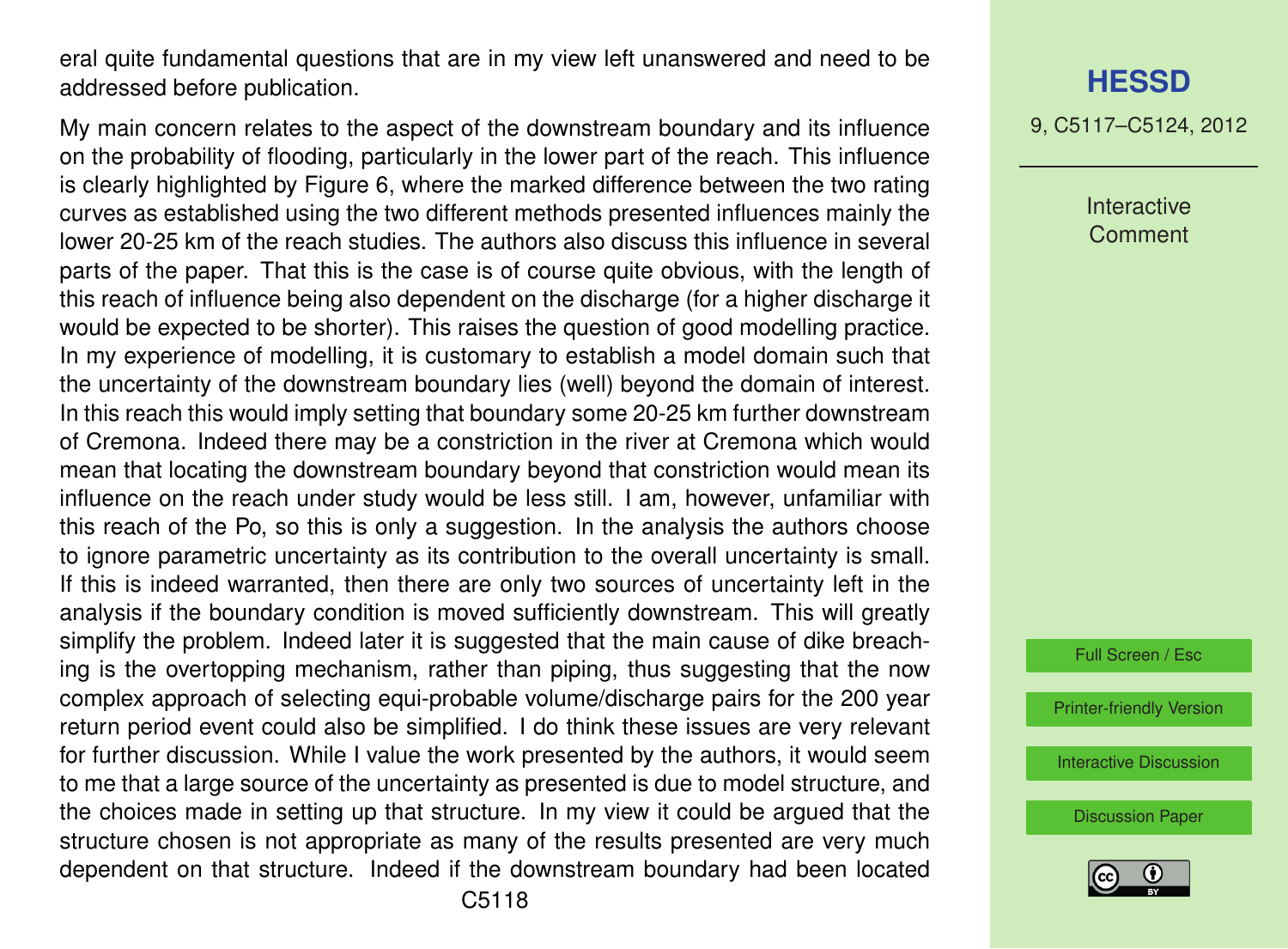halfway the current reach, the results for the upstream part would have been quite different. I would ask the authors to reflect carefully on the choices made and add these to the discussion. While I agree that the discussion with the decision maker is responsible for making the actual decisions, it is the responsibility of the hydrologist to present results based on an appropriate model structure.

Another question that should be addressed is that the probabilistic flood maps presented are in my mind marginal probabilities, as these present the probabilities of inundation, given uncertainty, for the 200 year return period event. The real probability of flooding would need to be derived by assessing the different return periods, each with their uncertainty. This would reveal that the probability of inundation of in particular the area on the right bank in the lower part of the study is quite a bit higher than 0.005, as found from the joint probability of return periods and uncertainty. This raises the question on how this information is then communicated to the decision maker, who as suggested will need to make the decision (rather than the hydrologist). Currently the authors suggest that results such as those presented will provide adequate information to the decision maker in making an informed decision, and thereby reduce as suggested the danger posed by making decisions on a deterministic map only. It would be a benefit to the paper if this discussion could be explored further – in particular the question on how "realistic" the uncertainties presented are (i.e. do these represent the true uncertainty, or could these be biased depending on the decisions made by the modeller).

Related to this last point, the authors often mention that there is an over-prediction or an under-prediction of the uncertainties. I am not sure how this conclusion is reached, I agree with the statements that calibration of such inundation models is difficult (if not impossible as suggested), but would argue that this holds also for the estimation/calibration of the uncertainty. Over prediction and under prediction suggests that this can be evaluated against some "observation", which clearly here is not the case. I would suggest rephrasing these discussions, and instead use terms such as lower or

9, C5117–C5124, 2012

Interactive **Comment** 



[Printer-friendly Version](http://www.hydrol-earth-syst-sci-discuss.net/9/C5117/2012/hessd-9-C5117-2012-print.pdf)

[Interactive Discussion](http://www.hydrol-earth-syst-sci-discuss.net/9/9809/2012/hessd-9-9809-2012-discussion.html)

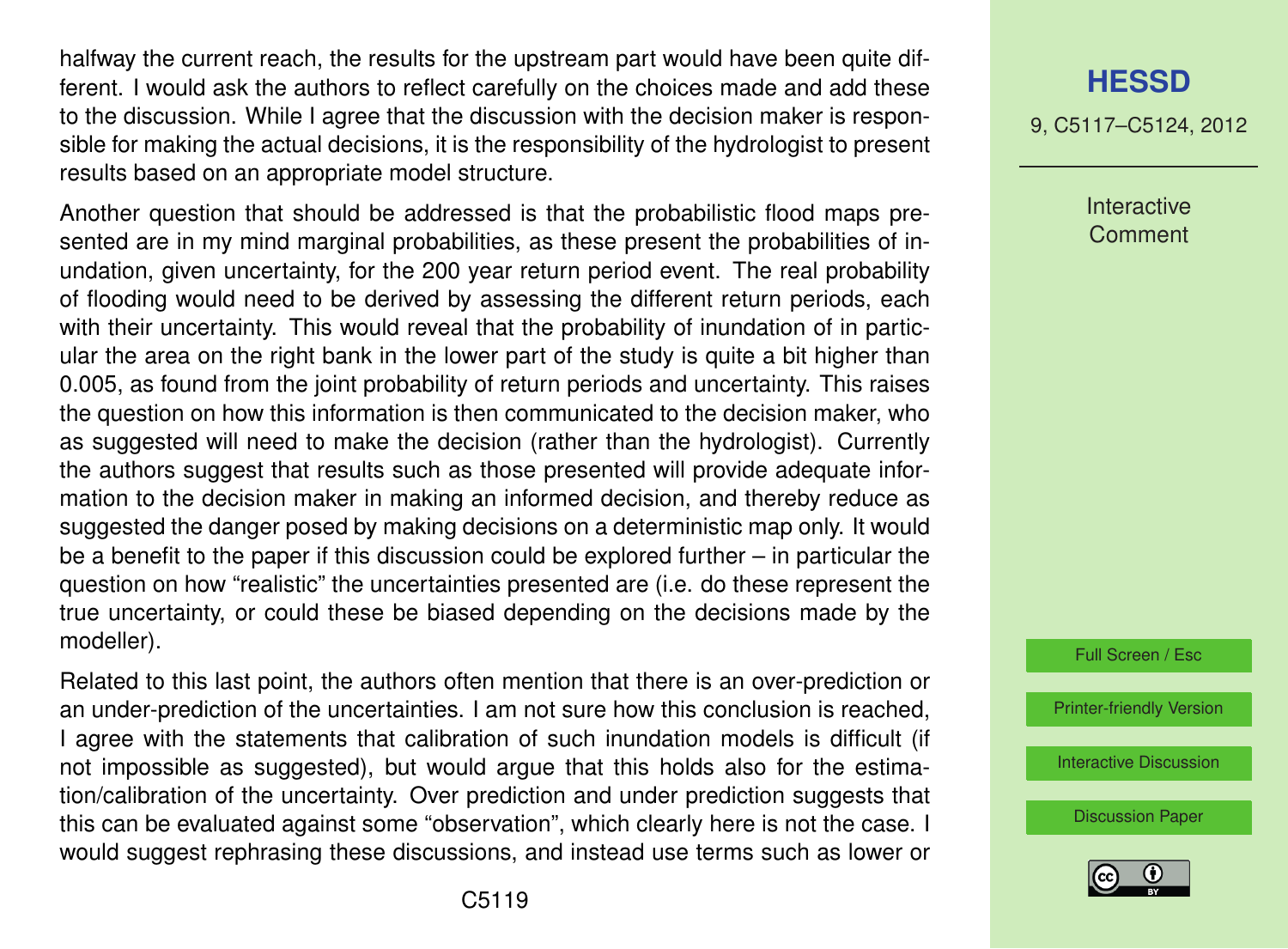higher estimation.

#### **Detailed Comments** p9810.4: in the case

p9811.17: this concept, highlighting

p9812.22: especially if used for p9812.25-28: In naming the sources of uncertainty epistemic uncertainties are considered as being due to an imperfect knowledge of the system. In literature model uncertainty (structural/parametric) are sometimes defined as separate from epistemic. The reasoning is that these are not necessarily due to a lack of understanding of the phenomenon, but are a result of choices in modelling approach (e.g. 1D instead of 2D), model structure and parameters. Here these are included (as defined in table 2) as a part of epistemic. I am fine with leaving the definition as it is here – but would suggest to be more explicit in the text that in this paper epistemic uncertainty includes model structure and parameters. This will also improve the link also to the next paragraph.

P9813.24 of uncertainty

P9814.10: Chains of models that describe

P9814.12: uncertainties that are summarized

P9814:13: Table 1, starting

P9814.16: uncertainty reduction that can be achieved by adopting additional information or a different procedure.

P9814.17: remove "several"

P9814.18: change bold to italic (there is no bold text in the table).

P9815.4: into the flood-prone area

P9815.5: The IHAM model

P9816.14 by adopting

P9816.23: termed the traditional and the constrained approach respectively, and quantifying

P9816.24-27: The approach taken in fitting the rating curves seems to raise several

# **[HESSD](http://www.hydrol-earth-syst-sci-discuss.net)**

9, C5117–C5124, 2012

**Interactive Comment** 

Full Screen / Esc

[Printer-friendly Version](http://www.hydrol-earth-syst-sci-discuss.net/9/C5117/2012/hessd-9-C5117-2012-print.pdf)

[Interactive Discussion](http://www.hydrol-earth-syst-sci-discuss.net/9/9809/2012/hessd-9-9809-2012-discussion.html)

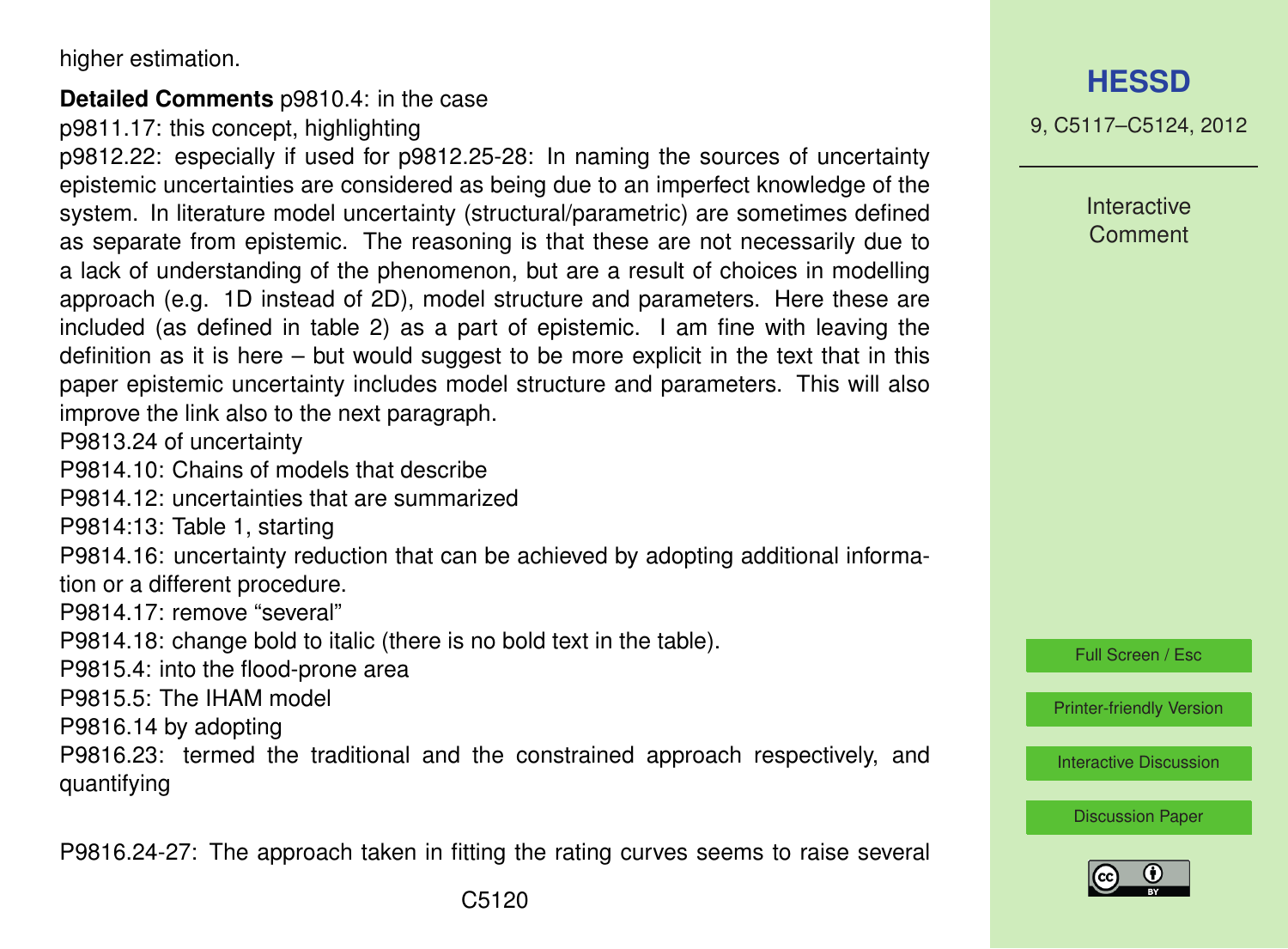questions, which are to my mind quite fundamental. I think this section needs to be elaborated and made clearer. As I understand it, the maximum rated discharge at Cremona is in the order of 6000 m3/s. The rating curve for higher discharges is then based on extrapolation. This is in part done through the use of a 1D model of the reach as represented by the grey dots. The first question then is how representative such a 1D model is in extrapolating the rating curve. There are several examples in literature of 1D models underestimating stages due to an underestimation of the turbulent losses for overbank flows (see e.g. Werner and Lambert, 2007). Also there is a clear hysteresis effect in the results of the 1D model that is not considered in the rating curve formulation that is used (such a hysteresis is clearly expected in this quite flat reach). When looking at the fit of the rating curve (in particular that of the constrained approach, it would seem that more than 10% of the grey dots fall outside the 90% uncertainty bounds – which would suggest an underestimation of the uncertainty. I guess the actual ratings are not available, as this would shed a little more light on the true uncertainty in the curve. To my mind what we see here is the uncertainty due to the fit of stage-discharge pairs generated by a 1D model, which itself is an extrapolation. Does that model consider parametric uncertainty? Where is the downstream boundary? If this boundary is well downstream of Cremona, then would it not make sense to continue the model on to there – and not induce uncertainty by fitting a rating curve to the simulation results at Cremona? What is the bank-full discharge, and has the rating curve as commonly done been divided into at least two sections to reflect in bank and out of bank conditions? In short there are many questions that need to be addressed to my mind on the representation of uncertainty in the rating curve, which as discussed later is of key importance to the authors.

P9817.7: By means of a one-dimensional P9818.19: may appreciably alter the P9819.25-27: I would like the authors to be more explicit on how the distributions of the breach parameters were sampled. It would seem logical (but perhaps data shows

# **[HESSD](http://www.hydrol-earth-syst-sci-discuss.net)**

9, C5117–C5124, 2012

Interactive **Comment** 

Full Screen / Esc

[Printer-friendly Version](http://www.hydrol-earth-syst-sci-discuss.net/9/C5117/2012/hessd-9-C5117-2012-print.pdf)

[Interactive Discussion](http://www.hydrol-earth-syst-sci-discuss.net/9/9809/2012/hessd-9-9809-2012-discussion.html)

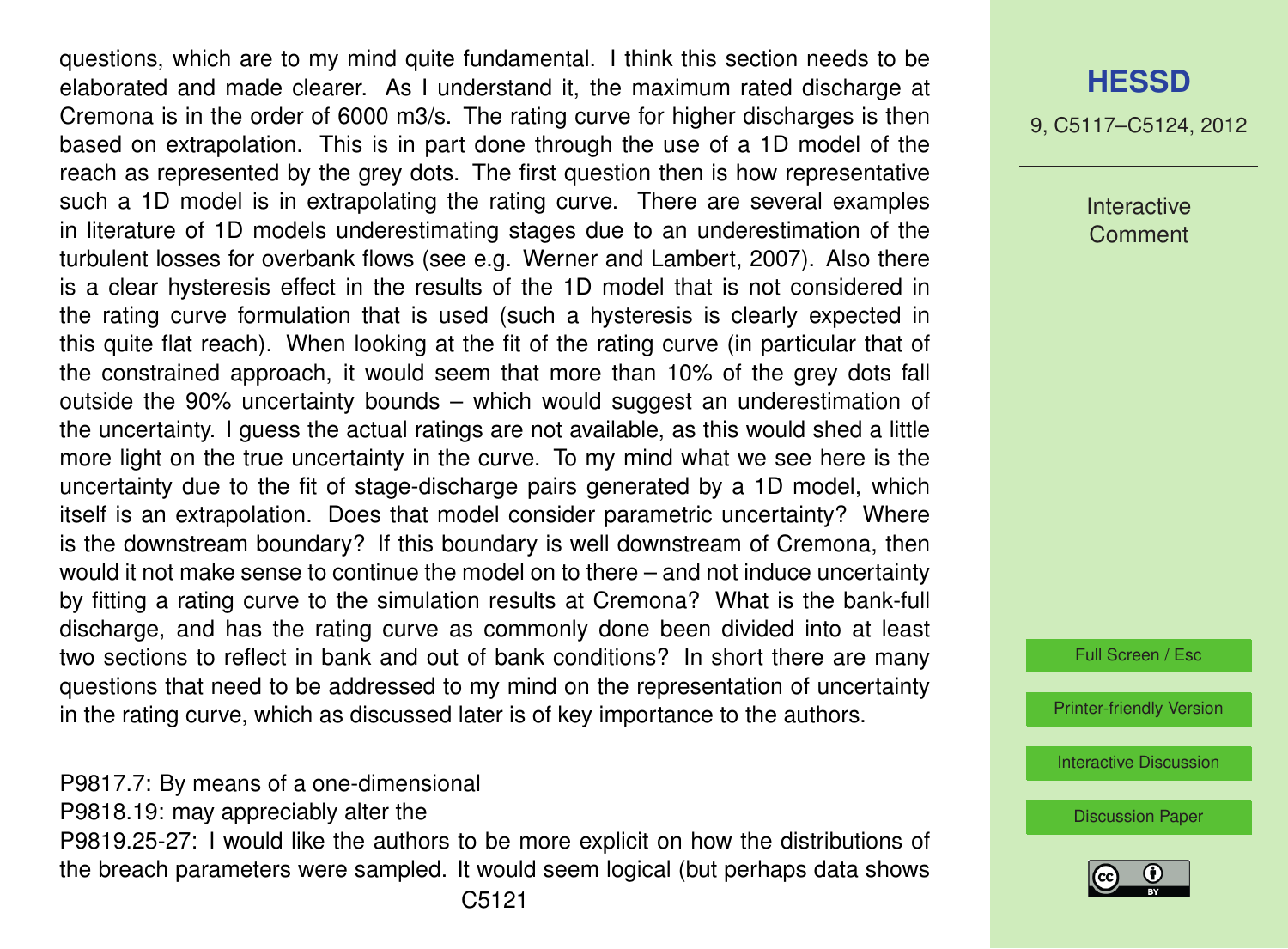this to be otherwise) that the parameters such as the breach width depend on the magnitude of the overtopping (which is stated as being the primary cause of failure). This in turn depends on the event magnitude. Has this been taken into account in the sampling strategy? Also, if there is such dependence, then does it make sense to truncate the distribution, given that the observed events in 1994 and 2000 are as stated to be in the order of 50 year return period, quite a bit lower than the 200 year return period in the estimation.

P9820.3: The breach

P9820.4: follow a normal

P9821.1-4: The volume considered here is in the 30 days around the flood peak. It may be good to reflect on the typical duration of an event in the Po in this reach. Is this sufficient? For some rivers this may not be the case. It may be useful to the reader to provide just a little insight into how the assessment was made that 30 days would suffice.

P9822.5: red dots

P9822.11: the gauge at Cremona – or – the Cremona gauge.

P9822.16: the median

P9822.18: the constrained

P9822.20-22: More insight in the sampling of the RandomT rating curves may be useful. It is suggested that curves are sampled only within the 90% bounds. I am not sure I understand this. I would assume that the distribution was sampled, which would imply that some 90% of the curves sampled would fall within the 90% bounds. I would like the authors to clarify this, or if required rephrase.

P9824.10-12: That the area is flooded in the traditional approach is a direct result of the difference of the (extrapolated) rating curve – stages in the traditional rating curve are quite a bit higher – thus exacerbating overtopping. It may be good to add that this could have been expected.

P9825.2: I would suggest removing the word "remarkable" – as this distance is exactly what would be expected. A simple analysis of the backwater length using a "back of 9, C5117–C5124, 2012

Interactive **Comment** 



[Printer-friendly Version](http://www.hydrol-earth-syst-sci-discuss.net/9/C5117/2012/hessd-9-C5117-2012-print.pdf)

[Interactive Discussion](http://www.hydrol-earth-syst-sci-discuss.net/9/9809/2012/hessd-9-9809-2012-discussion.html)

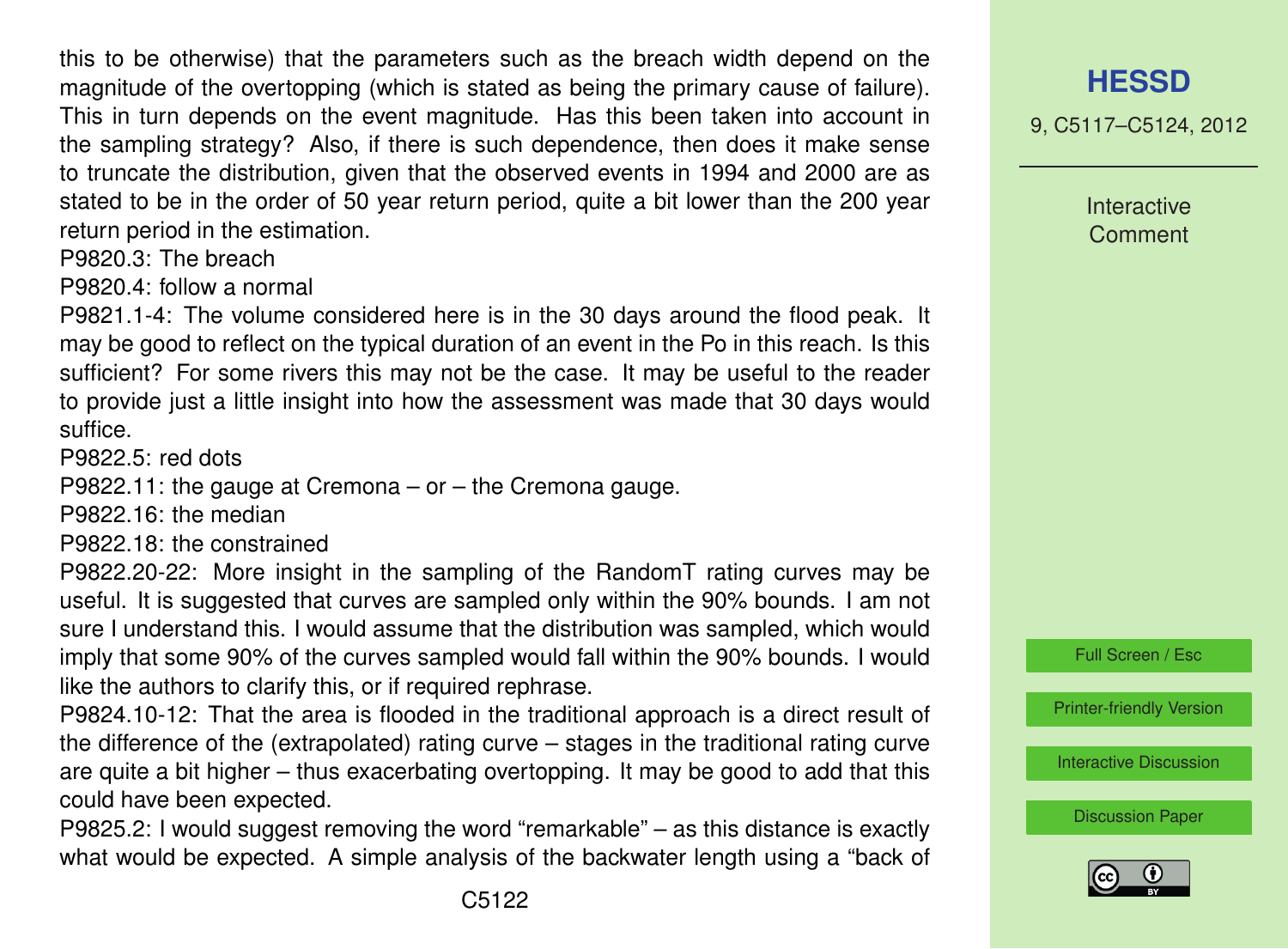an envelope calculation" would likely suggest the order of magnitude.

P9825.21: that this result could also be partly associated with

P9825.26: when performing real-time

P9826.3: It is suggested that the hydraulic behaviour of the constrained rating curve is better than that of the traditional. To be honest, I am not entirely sure I agreed with that – as it depends on how well the extrapolated 1D model represents the true rating curve which is unknown (see also general discussion). Please rephrase in the light of the discussion that is to be added on the rating curve in response to comments in the general section.

P9826.13-20: The differences between the two maps in figure-10 are to my mind quite limited. The downstream end sees little flooding – except for the lower right bank area that is flooded in all scenarios. Differences in the upstream end are limited to some small areas on the upper left bank. This is again logical given that the difference between the two is mainly the downstream boundary. The variability does not overtop the lower left bank dikes (in 100% of the runs), it overtops the right bank (in 100% of the runs), and the upstream is mainly influenced by the scenarios – which are the same in both cases. In short – I am not so sure this figure and discussion contribute all that much.

P9826.21: upstream of the downstream end

P9827.3: the decision-maker

P9827:21-23: suggest the initiation of retrogressive erosion and the presence of a non-negligible danger of piping (Coratza, 2005). This aspect . . .

P9826.24: the piping

P9286.24 - 29: I am not so sure this section contributes and as is currently phrased actually to my mind leads to confusion. First it is accepted that overtopping is the main cause of breach. Then it is stated that the geological controls are of importance and need to be studied more. Bearing in mind the fact that historical evidence is from a 1:50 year event - and that the analysis here is for a 1:200 year event, the question then arises how representative the parameterisation of the breach model used is, which 9, C5117–C5124, 2012

Interactive **Comment** 



[Printer-friendly Version](http://www.hydrol-earth-syst-sci-discuss.net/9/C5117/2012/hessd-9-C5117-2012-print.pdf)

[Interactive Discussion](http://www.hydrol-earth-syst-sci-discuss.net/9/9809/2012/hessd-9-9809-2012-discussion.html)